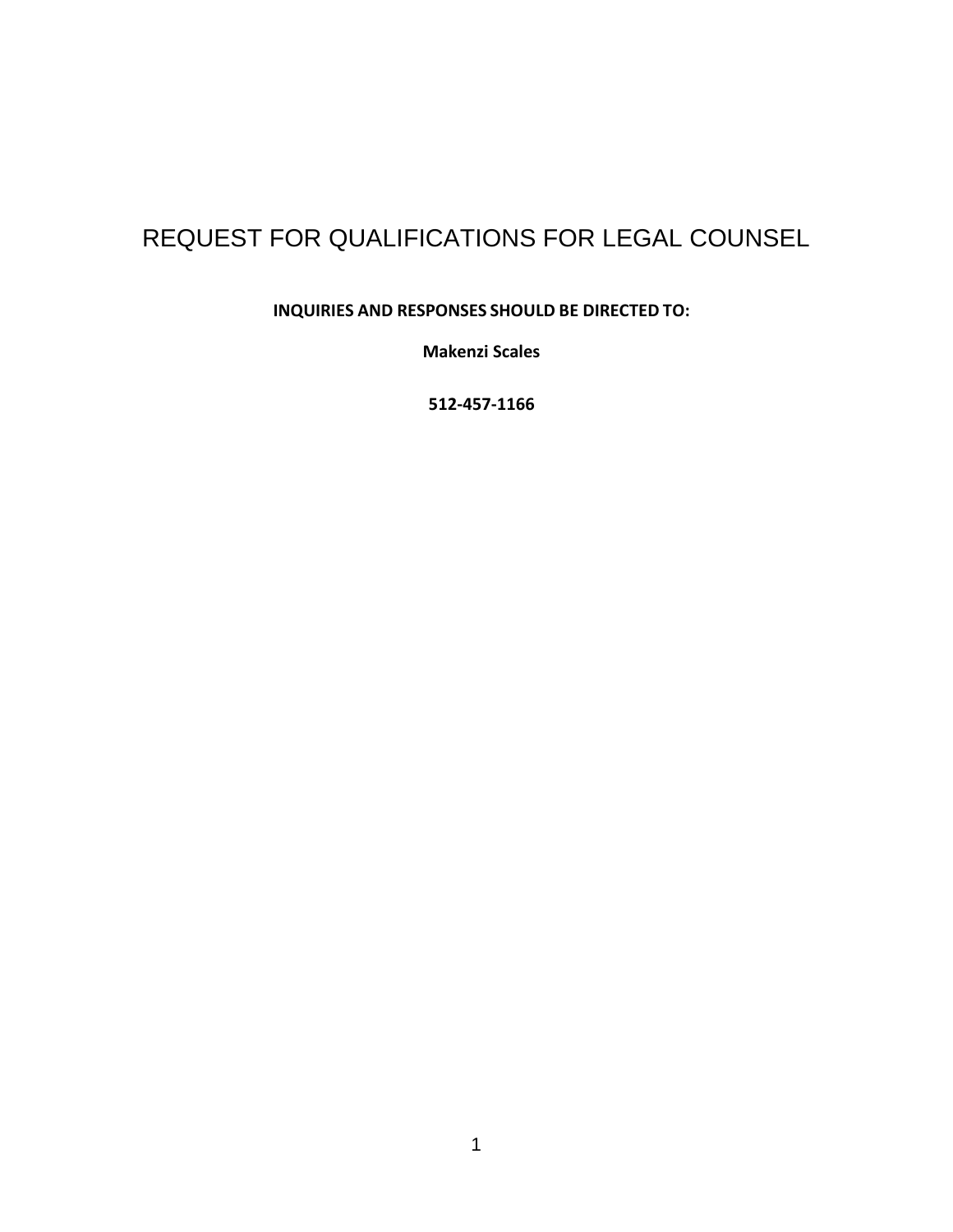## I. **GENERAL INFORMATION.**

- A. **Purpose**. This request for qualifications(RFQ) is to contract for general legal counsel to be provided to the **Williamson Travis Counties Municipal Utility District #1 (WTCMUD1).**
- B. **Who May Respond.** Attorneys currently licensed to practice in Texas, or law firms including such attorneys, may respond to this RFQ.
- C. **Instructions on Proposal Submission**
	- **a. Closing Submission Date.** Proposal must be submitted no later than **4:00 pm** on **January 10, 2022.**
	- **b. Inquiries.** Inquiries concerning this RFQ should be mailed to :

**Makenzi Scales 14050 Summit Drive Suite 103 Austin, TX 78727**

### **Or** emailed to[: Makenzi.Scales@Inframark.com](mailto:Makenzi.Scales@Inframark.com)

- **c. Instruction to Prospective Responders.** Your response should be addressed as follows: **Makenzi Scales WTCMUD1, Account Manager 14050 Summit Drive Suite 103 Austin, TX 78728**
- **d. Right to Reject.** WTCMUD1 reservesthe right to reject any and all responses received for this RFQ. A contract for the accepted response will be drafted based upon the factors described in this RFQ.
- **e. Notification of Award.** It is expected that a decision selecting the successful proposal will be made within four (4) weeks of the closing date. Upon conclusion of final negotiations regarding the successful submission, all other respondents will be informed of the name of the successful submission. It is expected that the term of service shall be a three-year contract.

**Description of Entity.** WTCMUD1 is a TX Municipal Utility District established in 1985 by order of the Texas Commission on Environmental Quality. The WTCMUD1 contains approximately 562 acres of land located in the Extra-territorial Jurisdiction (ETJ) of Cedar Park in both Williamson and Travis Counties. WTCMUD1 provides a wide variety of services to its residents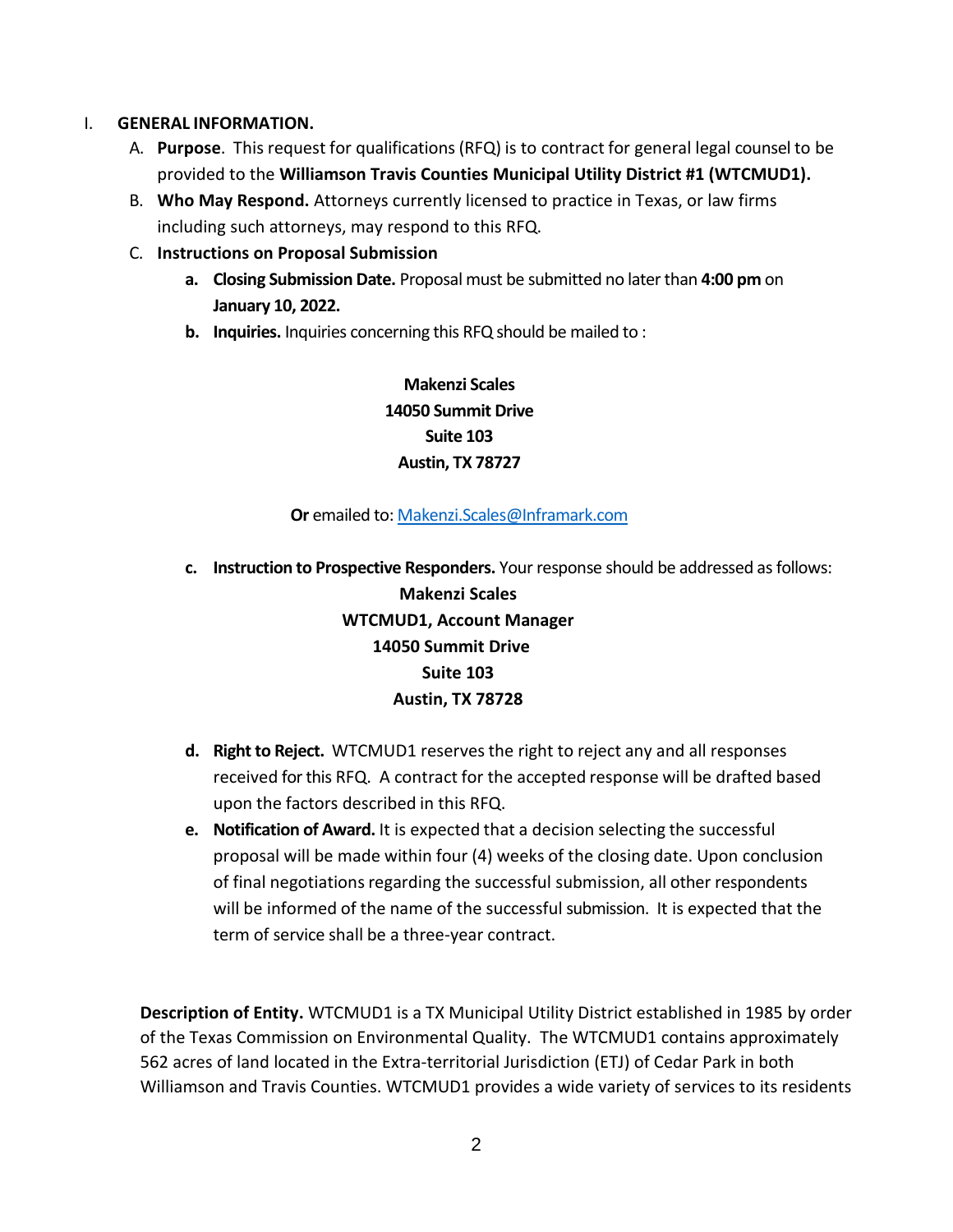and visitors including water, wastewater, police, fire, sanitation and street lighting. WTCMUD1 also has constructed and maintains a community center, multiple parks and approximately 3 miles of trails. WTCMUD1 serves approximately 1900 water connections. The WTCMUD1 contains multiple neighborhoods with and without mandatory HOA's:

- Volente Hills (Mandatory HOA)
- Lakeline Oaks (Mandatory HOA)
- Hunters Glenn (Mandatory HOA)
- Hunters Glenn II (No Mandatory HOA, No Neighborhood Association)
- Anderson Mill West (Voluntary Neighborhood Association with an Architectural Control Committee)

Currently, the WTCMUD1 handles deed restriction enforcement for all neighborhoods with the exception of Lakeline Oaks. WTCMUD1 has contracted with an outside Deed Enforcement vendor who performs day and night tours twice a month. Timely communication with the Deed Enforcement vendor is critical to the smooth enforcement of deed restrictions.

**PLEASE NOTE: The selection of an attorney or firm to provide the described scope of services will not be made on cost alone, but may be made based on the consideration of qualification-related factors contained in the Request for Qualifications.**

# II. **Scope of Services**.

- A. Provide a variety of high quality and timely legal opinions to the WTCMUD1. This requires becoming intimately familiar with the WTCMUD1 charter, code of ordinances, applicable state and federal law and other applicable documents like the DRC Rules of Enforcement.
- B. Attend all meetings of the full board. Currently, the board meets 2 times a month in a public forum. Meetings occur twice on the 3<sup>rd</sup> week of the month (Monday: Deed Restriction, Wednesday: General Board meeting).
	- 1. Provide guidance to keep meetings on point and clarification on legal issues during board meetings.
	- 2. Attend special board meeting if requested by board members when they occur.
- C. Prepare and publish all agendas for all public open meetings.
- D. Prepare meeting minutes for all public meetings.
- E. Attend subcommittee meetings when requested.
- F. Oversee the elections of board members in concert with Williamson and Travis Counties every 2 years.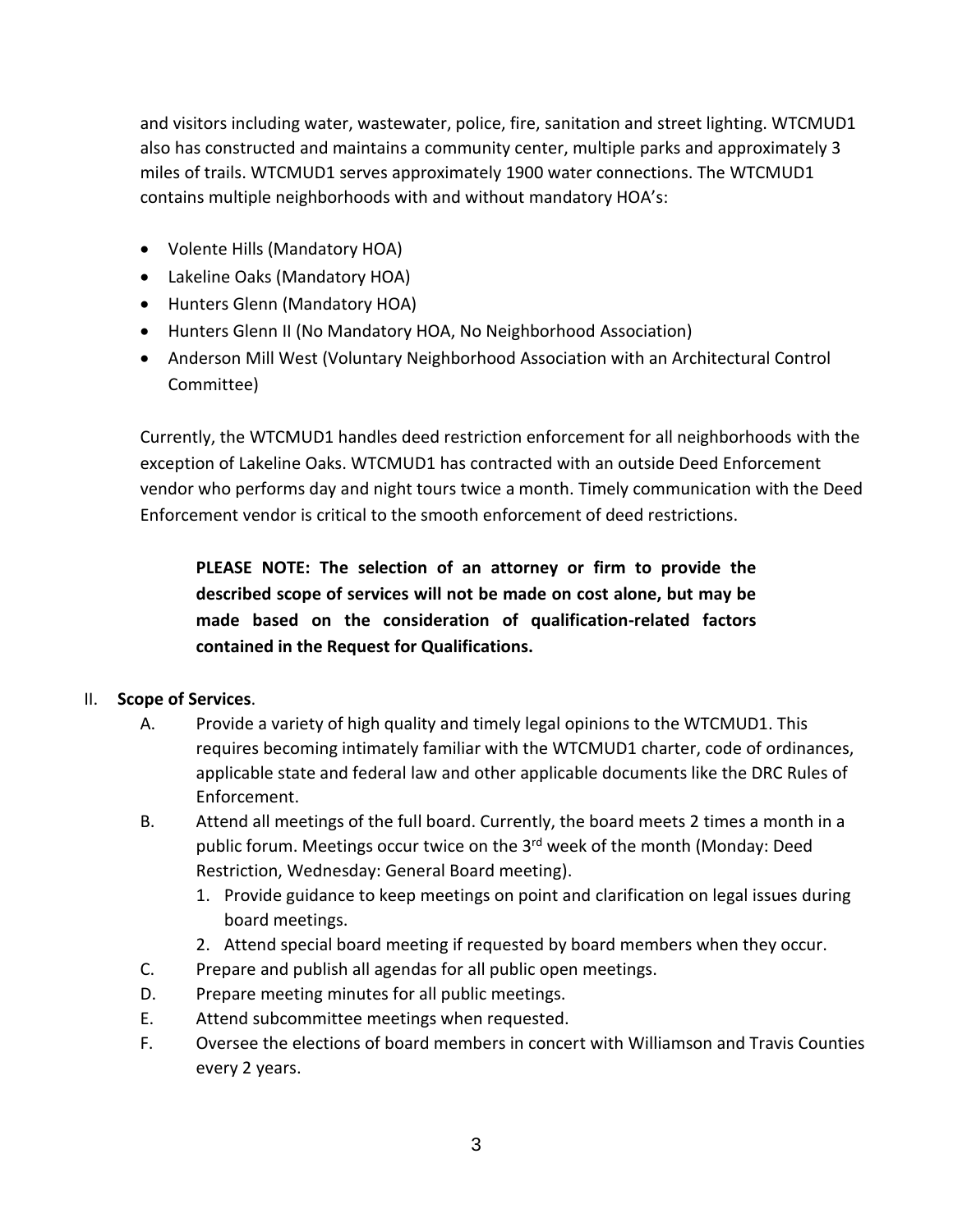- G. Interact with Williamson and Travis Counties Appraisal Districts regarding appraised values and delinquent taxes.
- H. Prepare and publicize Rate Orders.
- I. Oversee all open records request and their responses. This includes conferring with Special Council and the Attorney General.
- J. Oversee and review all contracts the WTCMUD1 enters into.
- K. Work with the Account Manager, Inframark as needed.
- L. Work with the WTCMUD1 Engineering firm as needed.
- M. Oversee all Special Counsel for:
	- 1. Litigation
	- 2. Open Records
	- 3. Bonds
	- 4. Annexation
- N. Guide the Board on Deed Restriction enforcement policies and procedures.
- O. Defend lawsuits, administrative claims or other legal claims.
- P. Respond to directives from the Board of Directors.
- Q. Review and draft ordinances, resolutions, charter changes etc. as requested by the WTCMUD1 Directors.
- R. Represent the WTCMUD1 as the point of contact to other governmental entities like the TCEQ, City of Cedar Park, or Williamson and Travis Counties.
- S. Maintain an appropriate relationship with professional organizations in the field of municipal legal services.
- T. Appendix I contains an analysis of the categories of legal services provided over the last 12 months. This list isn't inclusive of all possible services needed but is included as a reference.
- U. Appendix II contains the same elements and categories of legal services. This Appendix contains two columns. The left column list all the categories of service. The right column is provided to allow you to write a narrative describing your firm's experience in these services.
- III. **QUALIFICATION CONTENTS.** The submitter shall, as a minimum, include the following:
	- A. **Legal Experience**. The Respondent should describe its experience related to the areas outlined in the scope of services above. There is a particular interest in the following topic areas: Texas Water Code, Chapters 49 and 54 which governs the MUD, Public Information Act, Personal and Data Privacy regulations, Document Retention Policies and Procedures, Disaster Recovery, Bond Financing, Government Grants. In addition, if applicable provide a description of any experience advising organizations comparable to WTCMUD1 that offer programs and government services.
	- B. **Organization, Size, Structure and Areas of Practice**. The Respondent should describe its organization in terms of the following:
		- 1. Name of the Firm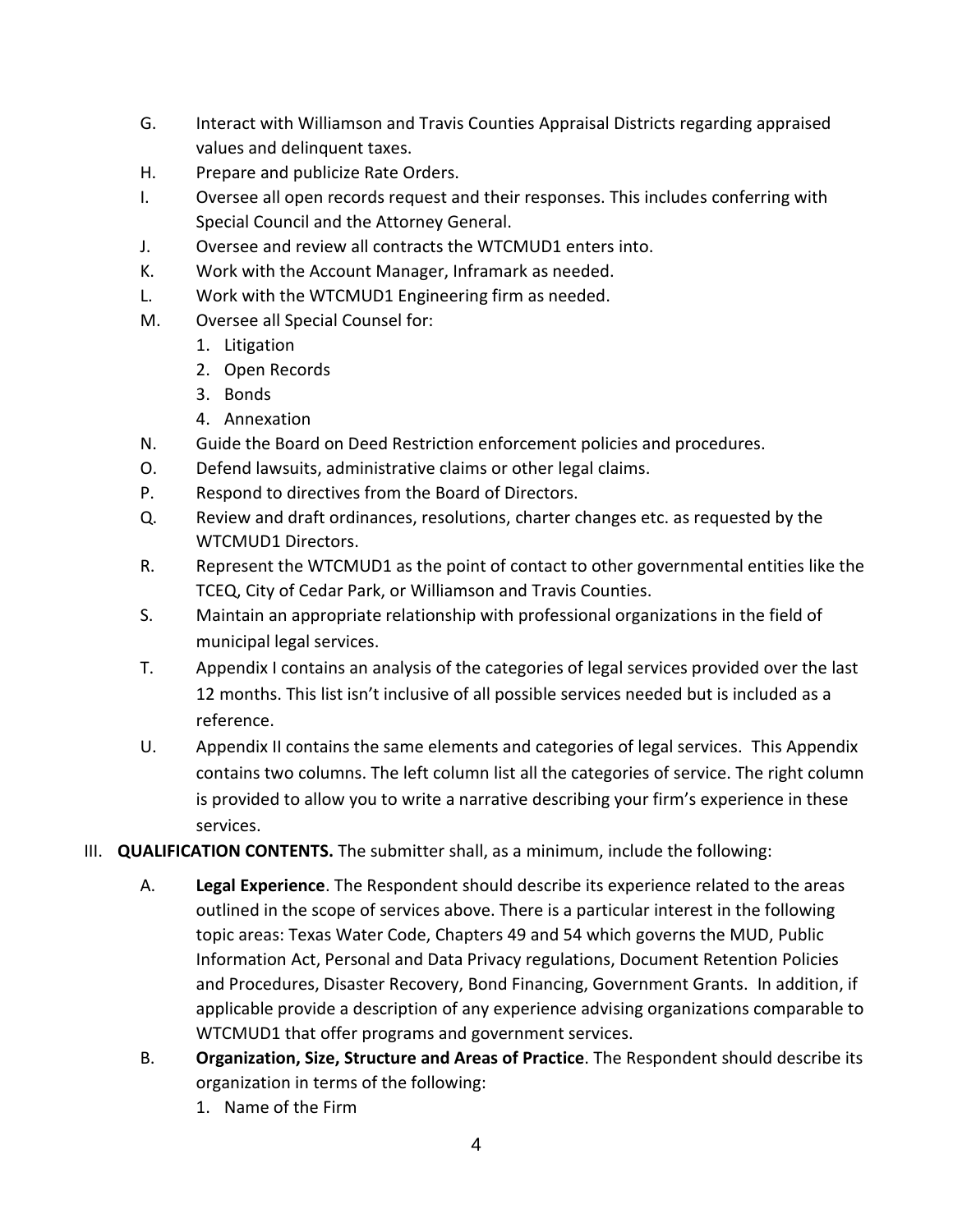- 2. Size
- 3. Structure
- 4. Areas of Practice
- 5. Office Location(s)
- C. **Attorney Qualifications.** The Respondent should separately attach a description of the qualifications of the firms staff assigned to the WTCMUD1. Descriptions should include:
	- 1. Professional and education background of each attorney.
	- 2. Prior experience of the individual attorney with respect to the required experience listed above. Include the resume(s) only of the attorney(s) likely to be assigned to the WTCMUD1. Education, position in the firm, years and type of experience and continuing professional education will be considered.
	- 3. Please include qualifications of all paralegals to be assigned to the WTCMUD1.
	- 4. Provide information about the attorney and firm's experience in providing legal services to municipal organizations. Provide at least two references from these organizations including names, contact persons and phone numbers.
	- 5. Provide information about the attorney and firm's capacity and capability to perform on short notice and in a timely manner. If the appointed Attorney is not available are there other means of responding to requests?
	- 6. Describe the attorney or firms understanding of the scope of work.
	- 7. Describe the Attorney or firms' approach to communication with the WTCMUD1 in regard to progress reports, status reports, recommendations, status of opinions. This communication includes all stakeholders of the District:
		- a) Board of Directors
		- b) District vendors such as Engineer, Account Manager
		- c) Special Counsel for Litigation, Open Records, Bonds, Annexation.
		- d) Other governmental entities such as the City of Cedar Park, Williamson County, Travis County, TCEQ etc.
	- 8. Describe your data processes or systems in place used to organize District Information.

a) Describe your method and experience migrating and organizing data from a previous Attorney.

- 9. Provide the plan for service delivery.
- D. **Conflict of Interest.** The attorney or firm, by submitting a proposal, certifies that to the best of its knowledge or belief, no elected or appointed official of the District is financially interested directly or indirectly, in their firm or in the purchase of services as described in this RFQ. They also certify that the information contained in the Statement of Qualifications is correct and complete to the best of their knowledge.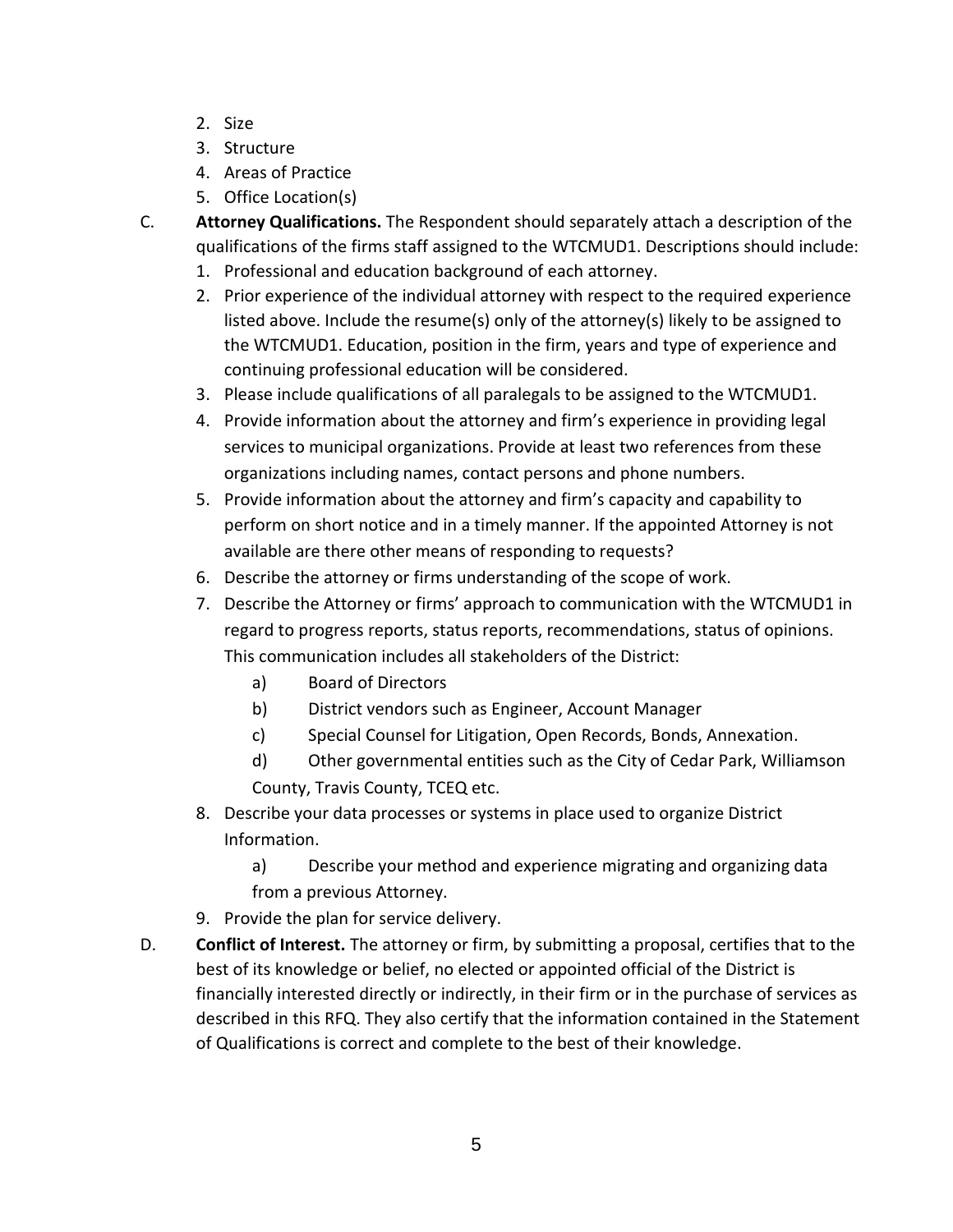- E. **Price.** The Respondent's proposed price should include price information on the hourly billing rates of each attorney or other legal staff who are expected to work for the WTCMUD1.
- IV. PROPOSAL TIMELINE. During the period from your organization's receipt of this Request for Qualifications and until a contract is awarded, Makenzi Scales will be the contact if you need any additional information.
- **V. QUESTIONS.** Questions for the purpose of clarifying the RFQ must be submitted **in writing by email** and must be received no later than **4:00 p.m. on November 5, 2021.**

Questions must be emailed to Makenzi Scales a[t Makenzi.Scales@Inframark.com.](mailto:Makenzi.Scales@Inframark.com) Questions and responses will be emailed to all respondents on November 12, 2021.

# **VI. GENERAL INFORMATION**

- A. **Contract Award.** WTCMUD1 reserves the right to award the contract in a manner deemed to be in the best interests of WTCMUD1
- B. **Amendment or Cancellation of the RFQ.** WTCMUD1 reserves the right to cancel, amend, modify, or otherwise change this RFQ at any time if it deems it to be in the best interests of WTCMUD1.
- C. **Respondent Modifications.** No additions or changes to any submission will be allowed after the due date unless such modification is specifically requested by WTCMUD1. WTCMUD1, at its option, may seek retraction and clarification of any discrepancy or contradiction found during its review of submissions.
- D. **Respondent Demonstration of Proposed Services and/or Products.** Respondent must be able to confirm their ability to provide all proposed services.
- E. **Ownership of Submissions.** All submissions shall become the property of the WTCMUD1 and will not be returned.
- F. **Oral Agreement or Arrangements.** Any alleged oral agreements or arrangements made by Respondents with WTCMUD1 will be disregarded in any evaluation or associated award.
- G. **Not a Contract.** This RFQ is not a contract and, alone shall not be interpreted as such. Rather, this RFQ serves only as the instrument through which qualifications are solicited. WTCMUD1 will pursue negotiations with the submission approved by the Board of Directors. The selected Respondent will be required to a sign a formal contract.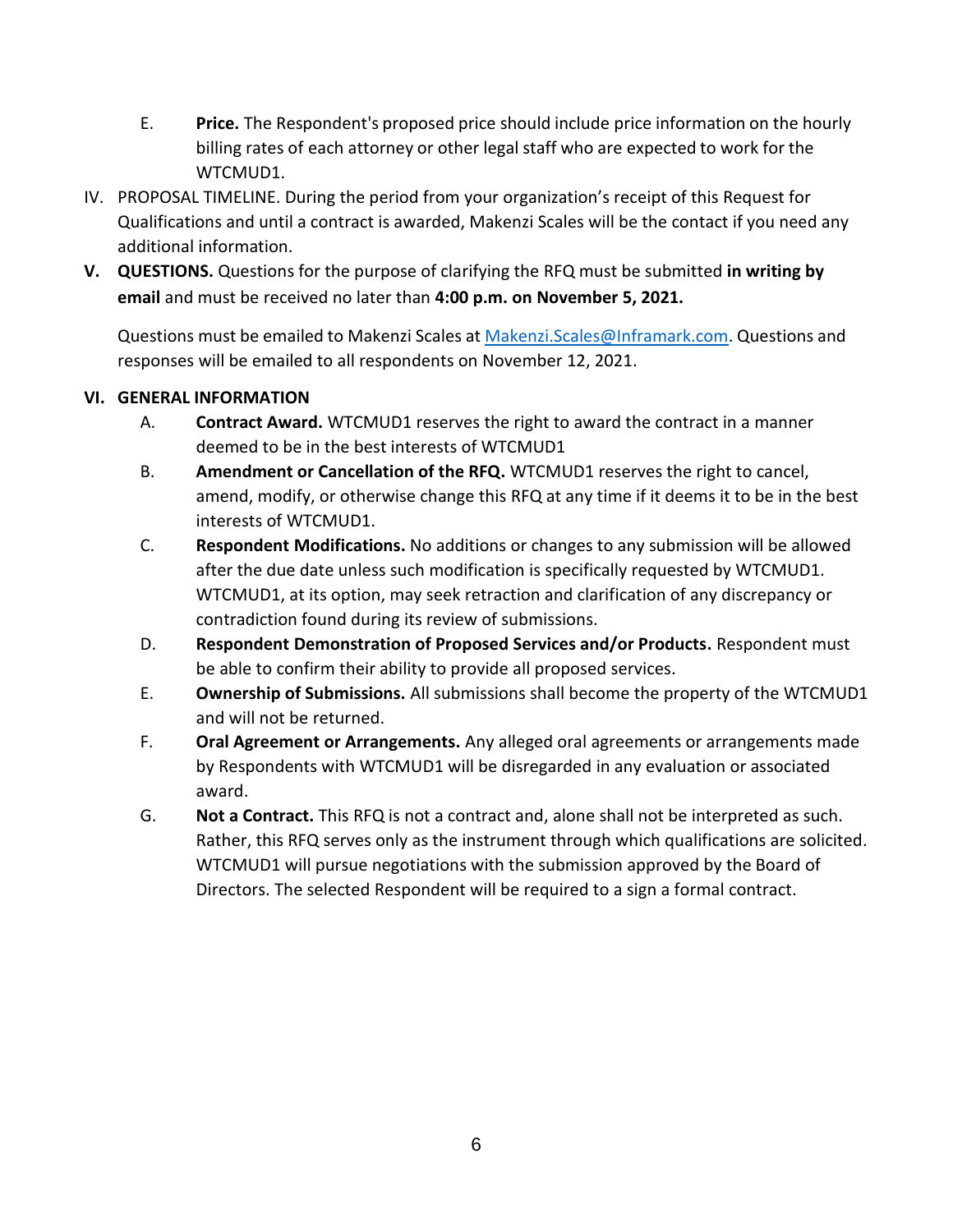# APPENDIX 1 – Attorney Service Matrix

| Category   Description of Service               |  |  |  |  |  |
|-------------------------------------------------|--|--|--|--|--|
| <b>Board Member Communications</b>              |  |  |  |  |  |
| Audit committee                                 |  |  |  |  |  |
| Infrastructure Committee                        |  |  |  |  |  |
| <b>Parks Committee</b>                          |  |  |  |  |  |
| PC with board members                           |  |  |  |  |  |
| Solid Waste Committee                           |  |  |  |  |  |
| Bonds, Rate Order, Taxes                        |  |  |  |  |  |
| Arbitrage Analysis                              |  |  |  |  |  |
| Bond counsel                                    |  |  |  |  |  |
| <b>Customer deposits</b>                        |  |  |  |  |  |
| Delinquent property taxes                       |  |  |  |  |  |
| <b>Director Bonds</b>                           |  |  |  |  |  |
| <b>Investment Policy</b>                        |  |  |  |  |  |
| Order approving the districts appraisal rolls   |  |  |  |  |  |
| Rate Order                                      |  |  |  |  |  |
| Review financial report                         |  |  |  |  |  |
| Tax compliance policy                           |  |  |  |  |  |
| Tax rate website                                |  |  |  |  |  |
| Truth in taxation entity website questionnaire  |  |  |  |  |  |
| <b>TXR Certification Report</b>                 |  |  |  |  |  |
| Williamson CAD Appraised Value Notice           |  |  |  |  |  |
| Yield restriction reports from ACS              |  |  |  |  |  |
| Contracts                                       |  |  |  |  |  |
| Audit contract                                  |  |  |  |  |  |
| Consumer confidence report                      |  |  |  |  |  |
| Insurance                                       |  |  |  |  |  |
| Law Enforcement Contract                        |  |  |  |  |  |
| License agreements with County                  |  |  |  |  |  |
| Sage Contract (Deed Restriction Vendor)         |  |  |  |  |  |
| Touchstone (Media and Video Vendor)             |  |  |  |  |  |
| Waste Management contract                       |  |  |  |  |  |
| <b>DRC</b>                                      |  |  |  |  |  |
| Anderson Mill West ACC                          |  |  |  |  |  |
| <b>HOA Service Agreement</b>                    |  |  |  |  |  |
| Review tour documents                           |  |  |  |  |  |
| Review violations and fines                     |  |  |  |  |  |
| Rules Governing Violations of Deed Restrictions |  |  |  |  |  |
| Elections                                       |  |  |  |  |  |

Campaign finance reports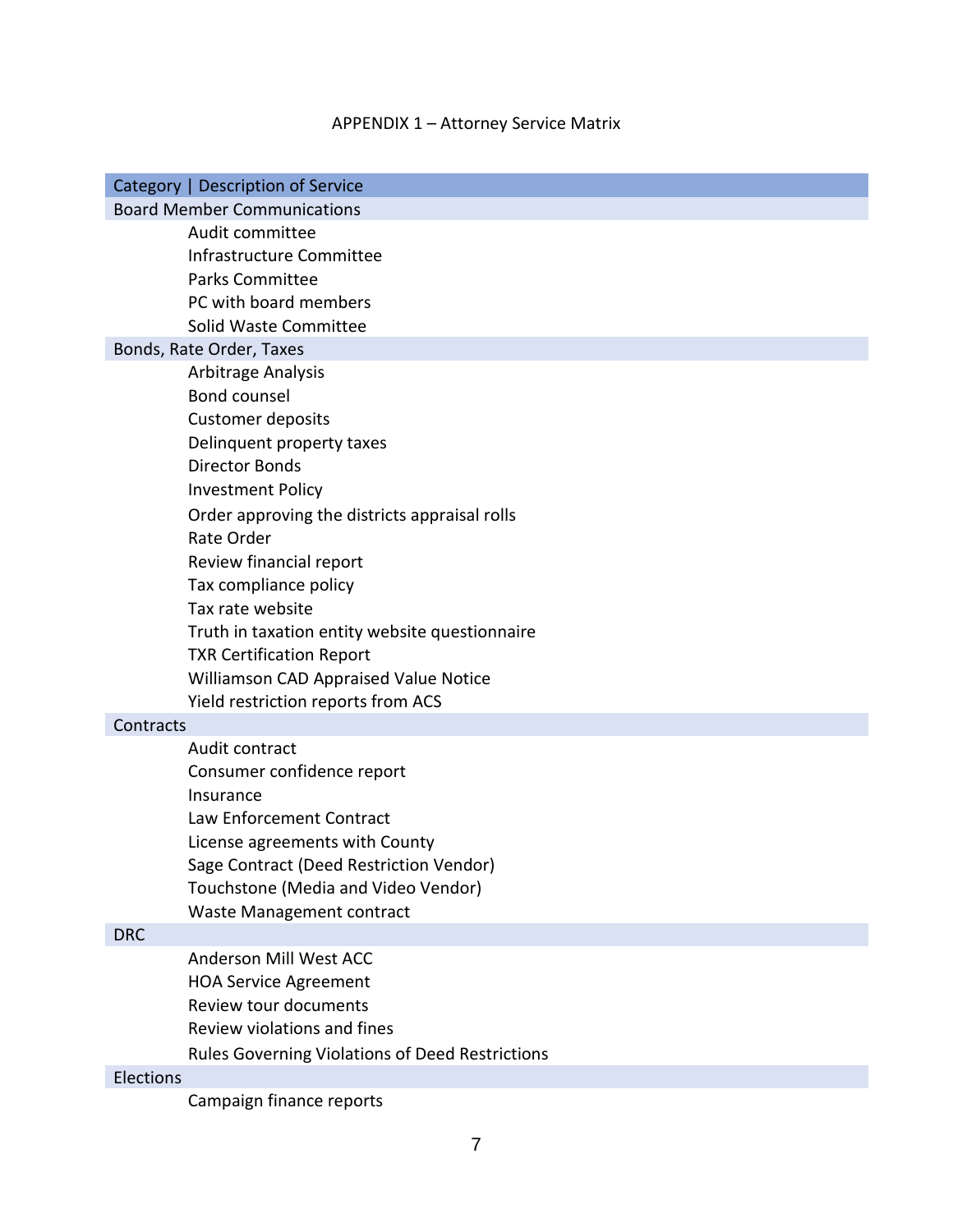Code of fair campaign practices form Election law calendar Election Notice Review PUC complaint

#### Legislation

Director replacement process Director training State Legislation TCEQ TEC Ethics complaints Transportation code Watercode and case law regarding per diems Website

#### Litigation

Demand Letters Draft Lawsuit Draft No fault judgement

#### Meetings

Attend Board Meetings Attend Committee Meetings Board Meeting Prep Post agendas Post notices Prepare Agendas Prepare Meeting Minutes Review managers report Review meeting minutes

#### Open Records Requests

Attorney General Open Records

Code and label open records requests

- Redact open records responses
- Review email from special counsel

Track Open Records hours by requestor

#### Policies and Procedures

Cyber Security

- Drought Contingency Plan
- Nonenforcement of signs
- Records Management / Organization
- Records Modernization
- Technology Use Policy

Vendor Communications

DRC related phone calls from residents or their attorney Interaction with DRC Inspector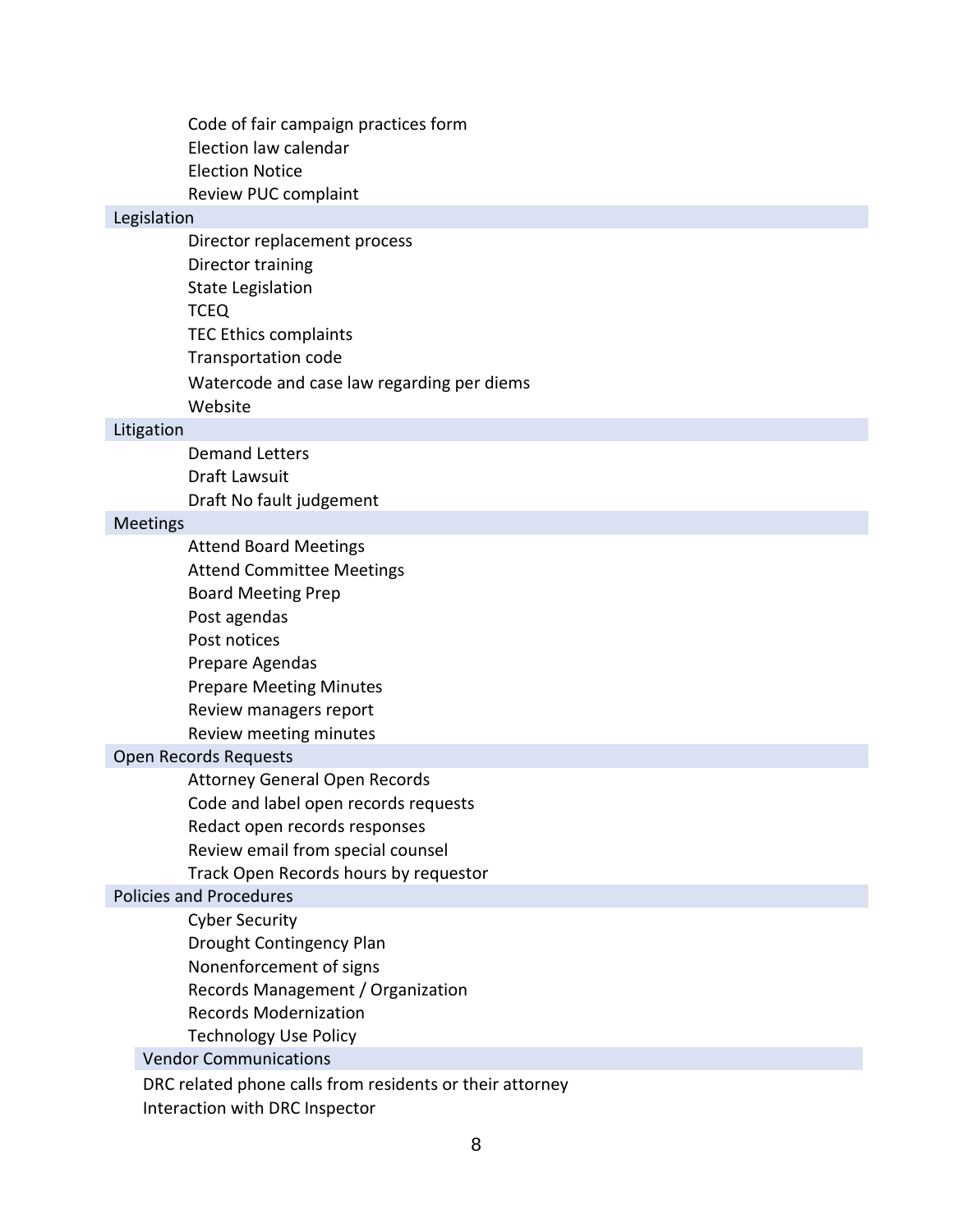# Appendix II

Please fill out any and all experience your firm has for the elements below. If the Service doesn't apply to your firm indicate so by typing N/E = No Experience

| <b>Description of Service</b>         | <b>Narrative Describing Applicable Experience of Service</b> |
|---------------------------------------|--------------------------------------------------------------|
| <b>Committee Communications</b>       |                                                              |
| <b>Guiding Audit Committee</b>        |                                                              |
| <b>Responding to Deed Restriction</b> |                                                              |
| Committee                             |                                                              |
| Working with Infrastructure           |                                                              |
| Committee                             |                                                              |
| <b>Working Parks Committee</b>        |                                                              |
| Working with Solid Waste              |                                                              |
| Committee                             |                                                              |
| Working with Management               |                                                              |
| Committee                             |                                                              |
|                                       |                                                              |
| <b>Overseeing Bonds, Rate Order</b>   |                                                              |
| and Taxes                             |                                                              |
| Arbitrage                             |                                                              |
| <b>Bond Counsel</b>                   |                                                              |
| <b>Property Taxes regulations</b>     |                                                              |
| <b>Director Bonds</b>                 |                                                              |
| <b>Investment Policy</b>              |                                                              |
| <b>District Appraisal Roll</b>        |                                                              |
| Rate Order                            |                                                              |
| <b>Financial Reports</b>              |                                                              |
| <b>Tax Rate Policy</b>                |                                                              |
| <b>Tax Rate Website</b>               |                                                              |
| <b>TXR Certification</b>              |                                                              |
| Truth in Taxation questionnaire       |                                                              |
| Williamson CAD Appraised              |                                                              |
| <b>Value Notice</b>                   |                                                              |
| <b>Yield Restriction Report ACS</b>   |                                                              |
| <b>Reviewing Contracts</b>            |                                                              |
| <b>Audit Contracts</b>                |                                                              |
| <b>Consumer Confidence Reports</b>    |                                                              |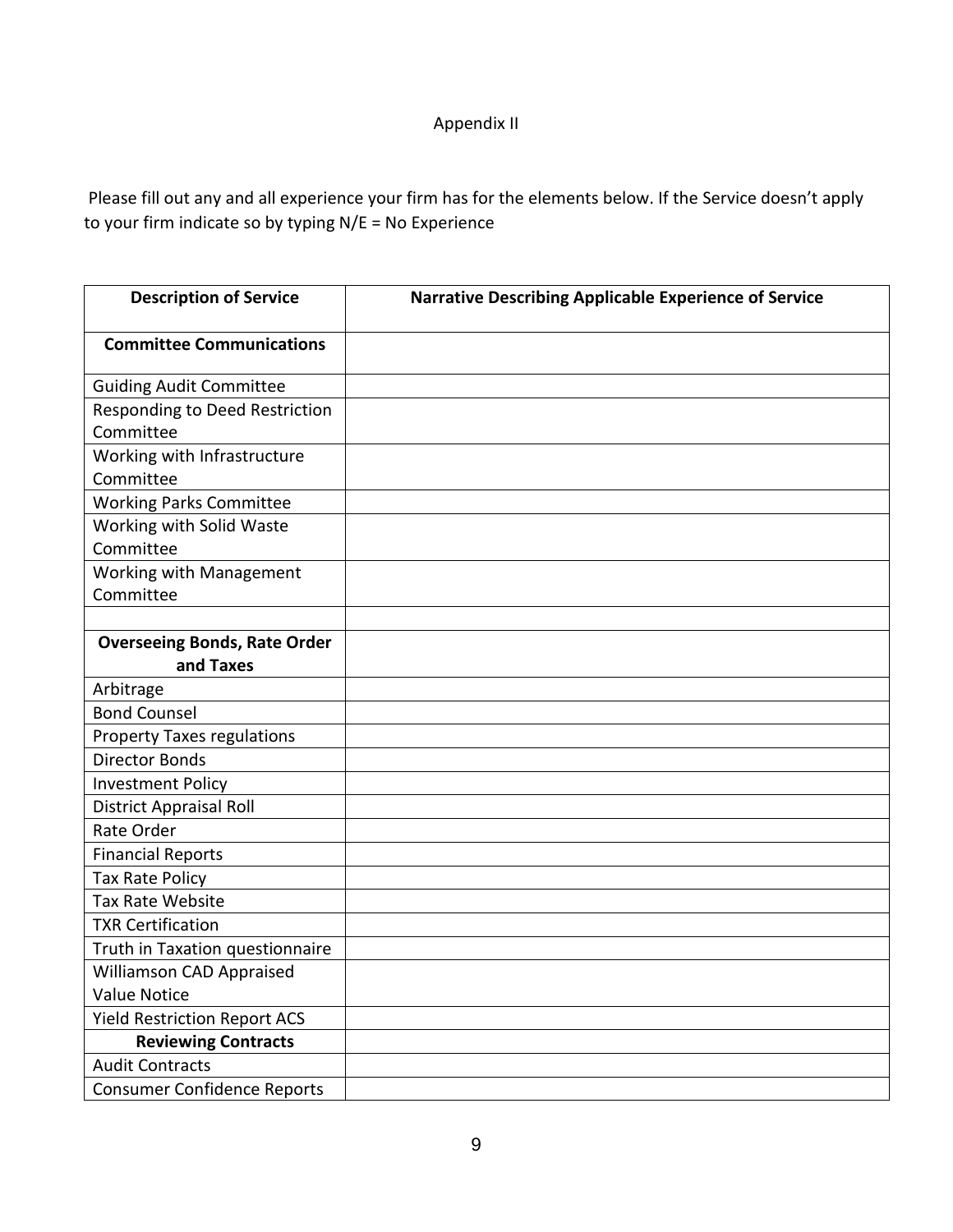| Insurance                           |  |
|-------------------------------------|--|
| Law Enforcement Contract            |  |
| License Agreements with             |  |
| Counties                            |  |
| <b>Deed Restriction Vendor</b>      |  |
| Media and Video Vendor              |  |
| <b>Waste Management Contract</b>    |  |
| <b>Counseling Deed Restriction</b>  |  |
| <b>Committee</b>                    |  |
| Review of Inspection Tour           |  |
| <b>Documents from Vendor</b>        |  |
| <b>Review Violations and Fines</b>  |  |
| <b>Review Texas rules for</b>       |  |
| <b>Violations and Fines of HOAS</b> |  |
| and Voluntary Neighborhood          |  |
| Associations                        |  |
| <b>Elections Oversight</b>          |  |
| <b>Campaign Finance Reports</b>     |  |
| Code of Fair Campaign Practices     |  |
| Form                                |  |
| <b>Election Law Calendar</b>        |  |
| <b>Election Notice</b>              |  |
| Legislation                         |  |
| <b>Regulations for Director</b>     |  |
| replacement                         |  |
| <b>Regulations for Directors</b>    |  |
| <b>Training</b>                     |  |
| <b>State Legislation Updates</b>    |  |
| <b>TCEQ</b>                         |  |
| <b>Transportation Code</b>          |  |
| Water Code and Case Law             |  |
| regarding Water Code                |  |
| Litigation                          |  |
| <b>Generate Demand Letters</b>      |  |
| <b>Draft Lawsuits</b>               |  |
| <b>Draft No-Fault Judgements</b>    |  |
| <b>Meetings</b>                     |  |
| <b>Attend Board Meetings</b>        |  |
| <b>Attend Committee Meetings</b>    |  |
| <b>Board Meeting Preparation</b>    |  |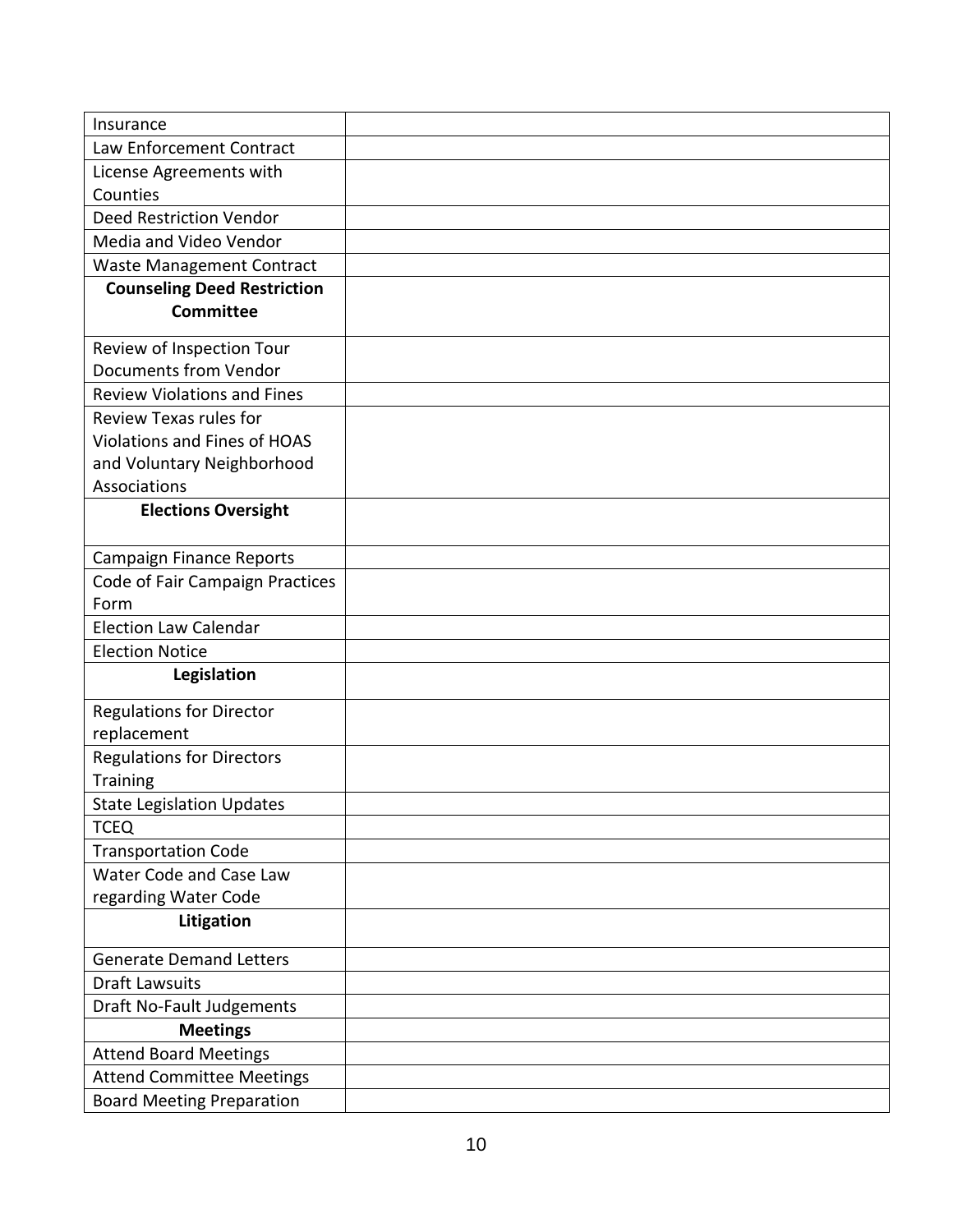| Prepare Agendas                      |  |
|--------------------------------------|--|
| <b>Post Public Notices</b>           |  |
| Post Agendas                         |  |
| <b>Prepare Meeting Minutes</b>       |  |
| <b>Review Meeting Minutes</b>        |  |
| <b>Open Records Request</b>          |  |
|                                      |  |
| <b>Attorney General Open Records</b> |  |
| statue                               |  |
| Code and Label Open Records          |  |
| Requests                             |  |
| Redact Open Records                  |  |
| Responses when necessary             |  |
| Review emails from Special           |  |
| Counsel                              |  |
| Track Open Records hours by          |  |
| requester                            |  |
| <b>Policies and Procedures for:</b>  |  |
| <b>Cyber Security Admin</b>          |  |
| Drought Contingency Plan             |  |
| Records                              |  |
| Management/Organization              |  |
| <b>Records Modernization</b>         |  |
| Reimbursement resolution             |  |